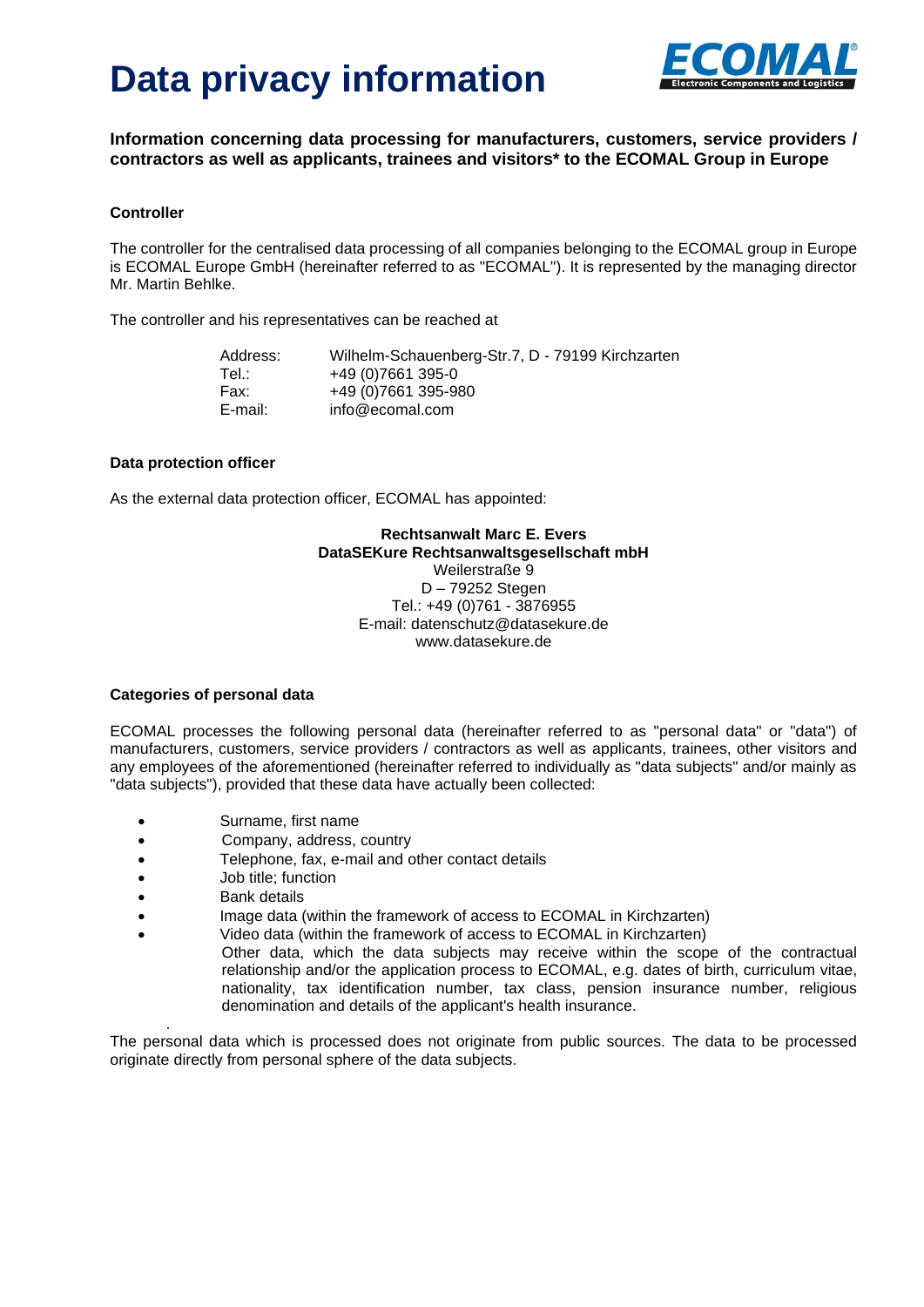

## **Information concerning data processing for manufacturers, customers, service providers / contractors as well as applicants, trainees and visitors\* to the ECOMAL Group in Europe**

### **Legal basis for the processing of personal data**

The following permissions in accordance with art.6 para.1 General Data Protection Regulation (GDPR) form the legal basis.

- Art.6 para.1 sent. 1 lit.a GDPR (consent of the data subject),
- Art.6 para.1 sent.1b GDPR (performance of a contract with the data subject),
- Art. 6 para. 1 sent. 1c GDPR (fulfilment of a legal obligation to which ECOMAL is subject), and/or
- Art.6 para.1 sent.1f GDPR (safeguarding the legitimate interest of ECOMAL or a third party without overriding the interest and fundamental freedoms of the data subject).

#### **Purpose of data processing and data storage**

The collection of data and the processing/usage serve the purpose of administration, accounting and communication with the data subject. This includes the implementation and maintenance of the respective contractual relationship or application process as well as advertising, contacting for the provision of information, clarification of technical questions, invitations to trade fairs, sending of component samples and organisation, sending of newsletters and the implementation of webinars

ECOMAL stores the collected data in ECOMAL's internal EDP system as well as physically in the specialist departments. Storage is also outsourced to external order processors. ECOMAL secures the collected personal data against unauthorised access through legally compliant organisational and technical precautions.

#### **Recipients of personal data**

Individual personal data is transferred to the processors employed by ECOMAL (e.g. IT service providers, document shredders etc.).

Apart from that, personal data will only be transferred by way of the transfer method that is legally stipulated.

ECOMAL only passes on personal data of the data subjects to third parties if:

- the person concerned has given his or her express consent (art.6 para.1 sent.1a) GDPR),
- this is necessary for the handling of contractual relationships or the implementation of the application process with the respective data subject (art.6 para.1 sent.1 b) GDPR),
- there is a legal obligation for the transfer (art.6 para.1 sent.1c) GDPR)
- the processing is necessary in order to protect vital interests of a data subject, an employee of a data subject or those of another natural person (art.6 para.1 sent.1d) GDPR)
- or the disclosure is necessary to protect the legitimate interest of ECOMAL or a third party, unless there is an overriding interest worthy of protection in the non-disclosure of the data of the respective data subject. The legitimate interest of ECOMAL is to maintain the efficiency and profitability of the company (art.6 para.1 sent.1f) GDPR).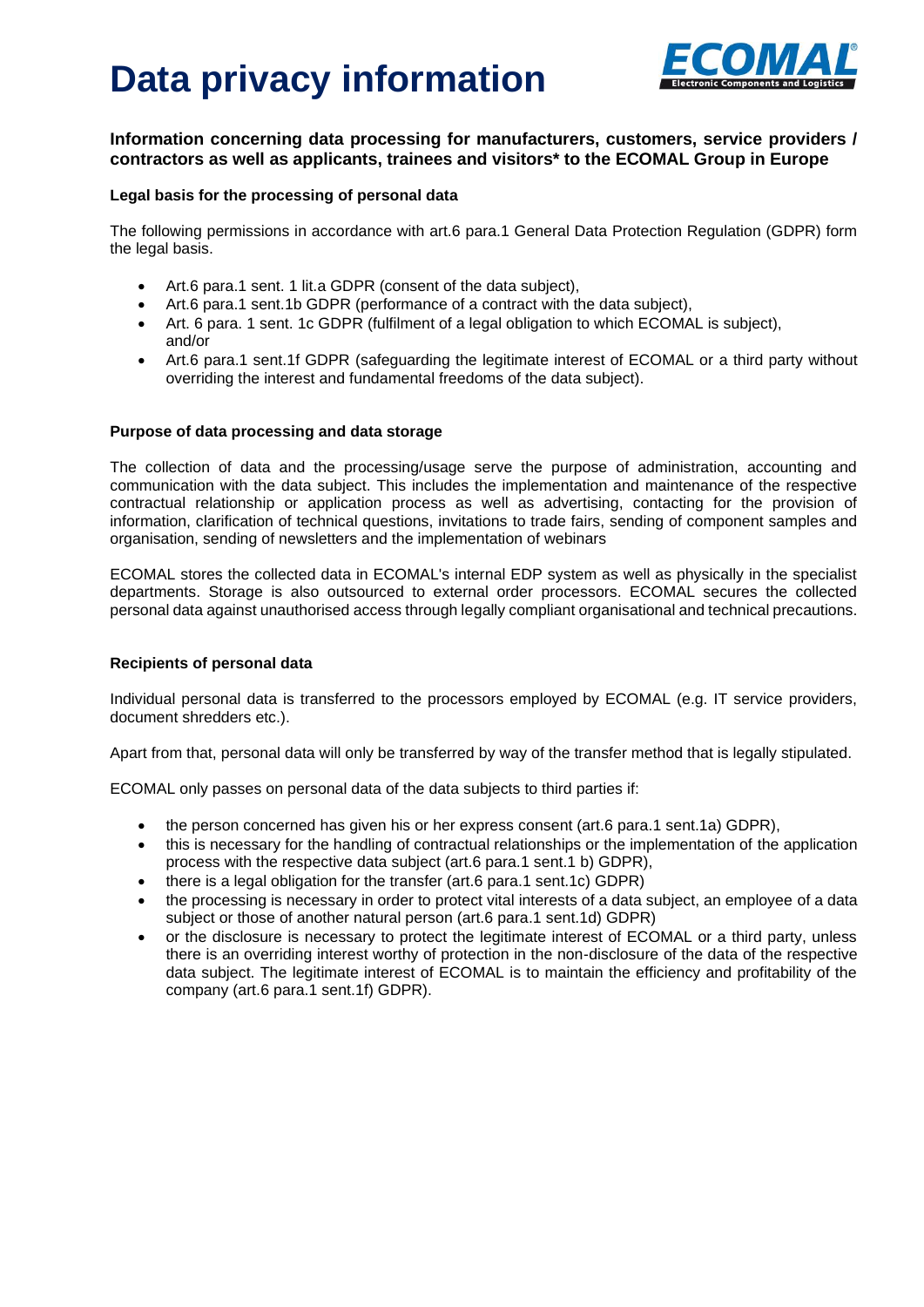

## **Information concerning data processing for manufacturers, customers, service providers / contractors as well as applicants, trainees and visitors\* to the ECOMAL Group in Europe**

### **Duration of storage of personal data**

The stored personal data of the respective person concerned is stored for the duration of the processing of the general contact request or the respective content request or for the processing of the contracts concluded with the person concerned or the execution of the application process. If the processing, the contractual relationship or the application process is terminated or if the person concerned makes use of the rights mentioned below, the data of the person concerned will be treated in accordance with the exercising of rights and, if necessary, deleted, unless longer retention periods are provided for by law.

The data that is collected for the purposes of advertising, making contact for the provision of information, the clarification of technical questions, invitations to trade fairs, the sending of sample components, the organisation / sending of newsletters and the holding of webinars will be stored until the data subject makes use of his rights mentioned below.

As soon as legal retention periods have expired including, in particular, retention periods required under tax and commercial law, the personal data of the data subject will be deleted in any case.

#### **Transfer of data to a third country**

ECOMAL may transfer personal information about the data subject to its parent company, Vishay Europe GmbH (hereinafter referred to as "Vishay"), or to companies affiliated with Vishay. At this juncture, ECOMAL cannot exclude the possibility that data may be transferred to other countries outside the European Union, especially the USA, and processed there. In the form of suitable guarantees as defined by art.46 para.1 GDPR, compliance with EU data protection regulations is guaranteed in the Framework Agreement of 1 April 2020 between Vishay and/or its affiliated companies and ECOMAL and its associated companies in Europe. The transfer of data will be carried out in accordance with art.46.para. 2 c GDPR, using standard data protection clauses adopted by the Commission in accordance with the examination procedure under art.93 para. 2 GDPR.

#### **The data subjects have the following data protection rights:**

- **to revoke the consent given to ECOMAL at any time in accordance with art.7 para.3 GDPR.** As a result, data processing based on this consent may no longer be continued in the future;
- to request information concerning the personal data processed by ECOMAL in accordance with art.15 GDPR;
- to demand the correction of incorrect or incomplete personal data stored by ECOMAL without delay in accordance with art.16 GDPR;
- in accordance with Article 17 GDPR, to demand the deletion of personal data stored with ECOMAL, unless the processing is necessary to exercise the right to freedom of expression and information, to fulfil a legal obligation, for reasons of public interest or to assert, exercise or defend legal claims;
- to demand the restriction of the processing of personal data in accordance with art.18 GDPR under the conditions specified therein;
- to receive personal data provided to ECOMAL in a structured, common and machine-readable format in accordance with art. 20 GDPR or to demand its transfer to another controller under the conditions specified therein and